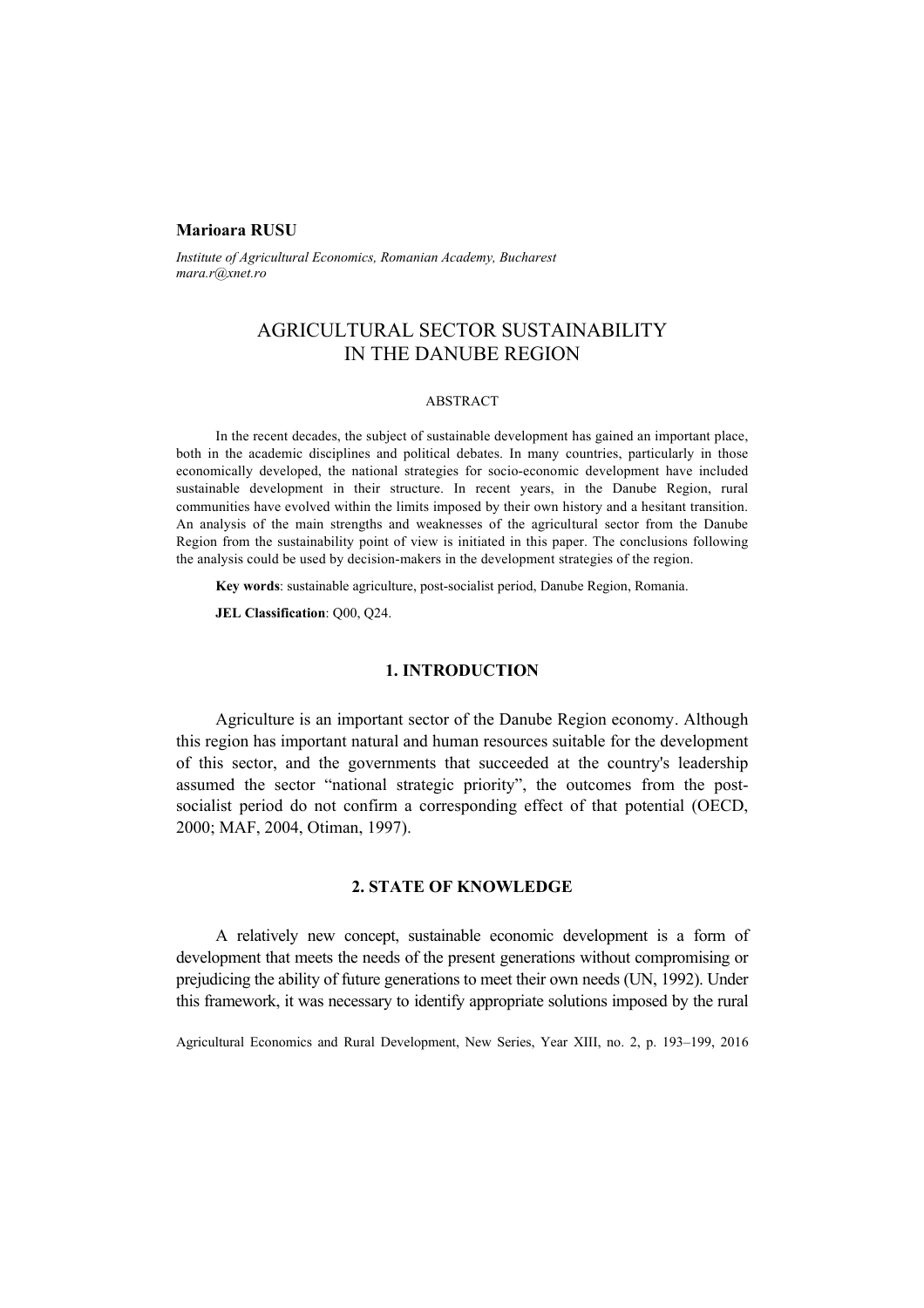development specificity. Defining sustainable rural development assumes that, in this process, rural communities actively participate with their own resources for the economic and social benefit of the whole community. Sustainable rural development coordinates aim to accommodate the three functions of rural areas: economic, social and environmental.

Sustainable rural development in the economic sector assumes that any activities undertaken in the rural areas must be considered in terms of profitability. Agriculture is the main economic activity of rural areas. Key elements of sustainable agriculture are: i) development of a competitive agriculture, creating an economic surplus needed for their own development and for a positive contribution to overall economic balance; ii) insertion of agriculture in the "general economy" and its operation by the market economy forces; iii) development of ecological agriculture capable to produce clean raw food materials; iv) development of an agriculture that ensure farmers' income parity with other socio-economic groups, and v) improved quality of life for farmers and their contribution to improving the living standard of the entire population (Belli et al.,1995).

# **3. MATERIAL AND METHOD**

The approach used in this paper is in line with the causal knowledge of economic and social phenomena and processes specific to rural communities, with the stated purpose to identify the existing shortcomings and formulate courses of action to mitigate or correct them. An analysis of the coordinates of sustainable agriculture in the Danube Region in the post-socialist period is initiated in this paper.

# **4. RESULTS AND DISCUSSIONS**

The Danube Region has major land resources that provide significant development opportunities for a diversified agriculture: 5.06 million hectares of agricultural land, out of which 4.19 million hectares of arable land, 0.73 million hectares of natural pastures and hayfields, 0.13 million hectares of land under vineyards and orchards. The analysis of the evolution of land use categories indicates:

*Decreasing intensive use of agricultural land*. Comparing the 1992 data with the 2014 data, there is a tendency of extensive use of agricultural land resources: the share of the areas under vineyards and orchards decreased along with an increase of areas under pastures and hayfields.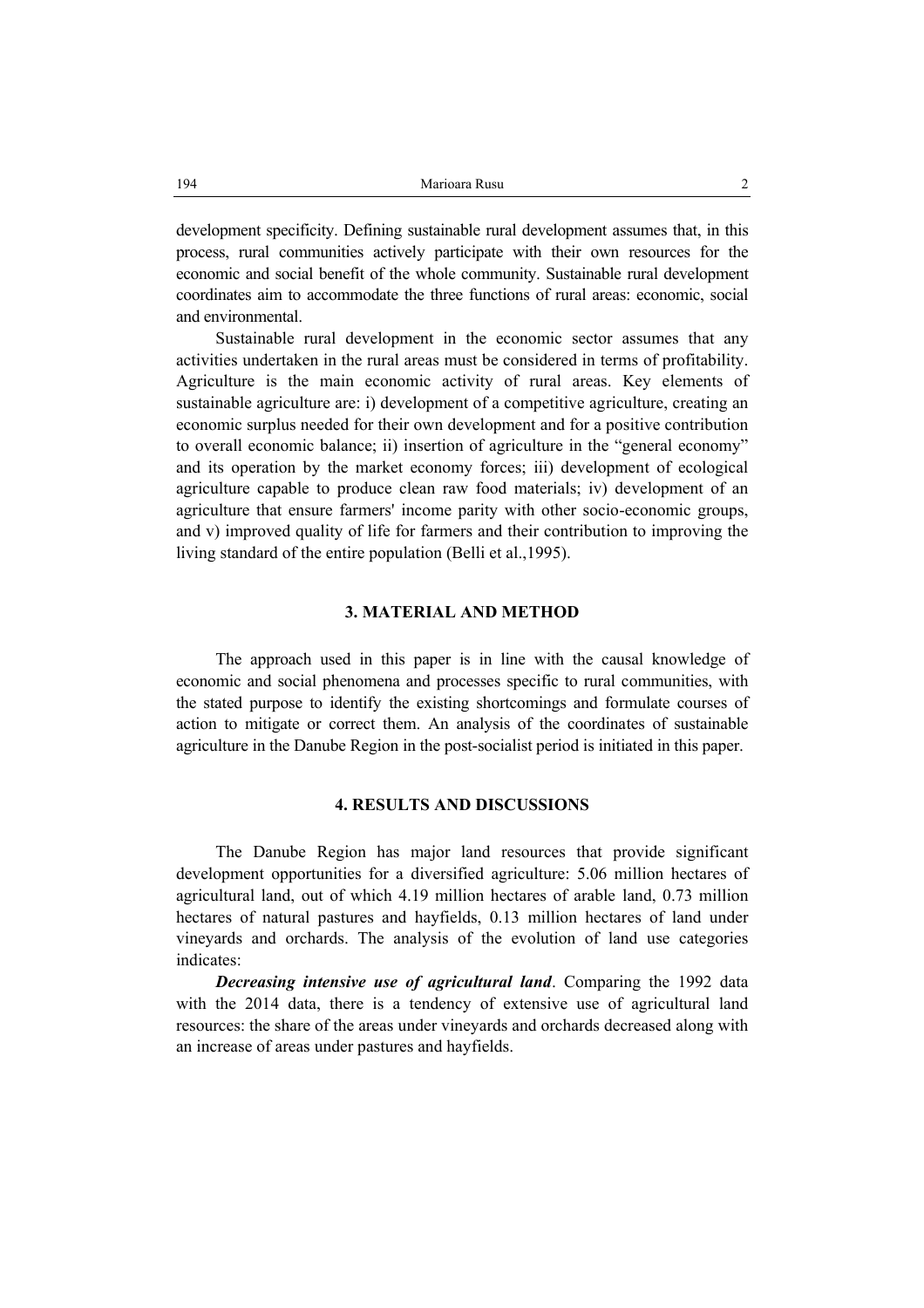

*Source:* Author's processing of data from the National Institute of Statistics (NIS), 2016, Tempo-Online Database

Figure 1. Evolution of agricultural land area in the Danube Region.

The significant decrease of the area under vineyards and orchards is the result of massive cuttings after the agricultural land restitution to former owners.

*Private land property became prevalent*. The transition from the socialist economy to market economy resulted in significant structural changes not only for agriculture but also in the land ownership structures in particular. Individual private property is the most important segment of the rural economic and social activity. While in the early 1990s the share of agricultural land into private ownership was quite low, after the first application of land laws the private land share greatly increased: 69.87% in 1996 and 92.21% in 2014.

*Significant share of the population employed in agriculture*. After 1989, the changes produced in the national economy structure have strongly marked the employed population structure by sectors. Throughout the transition period, agriculture represented the economic branch with the largest number of employed persons (around 30%). Among the main causes of this situation, we could refer to the urban industrial sector restructuring, which resulted in the migration of the laid off staff to the rural areas. Although down from 718300 people in 2008 to 692800 people in 2014, the percentage of people employed in agriculture still remains very high and it has influenced the farming type (Table 1). The best part of the farming population is working on their own household farms: household heads and unpaid family members. Self-employed workers are mostly elderly people, more than twothirds over the age of 50 years and one third of them are older than 65 years. An extremely small number of farms are run by young people. The large share of households headed by elderly people has greatly hindered the restructuring of the agricultural sector.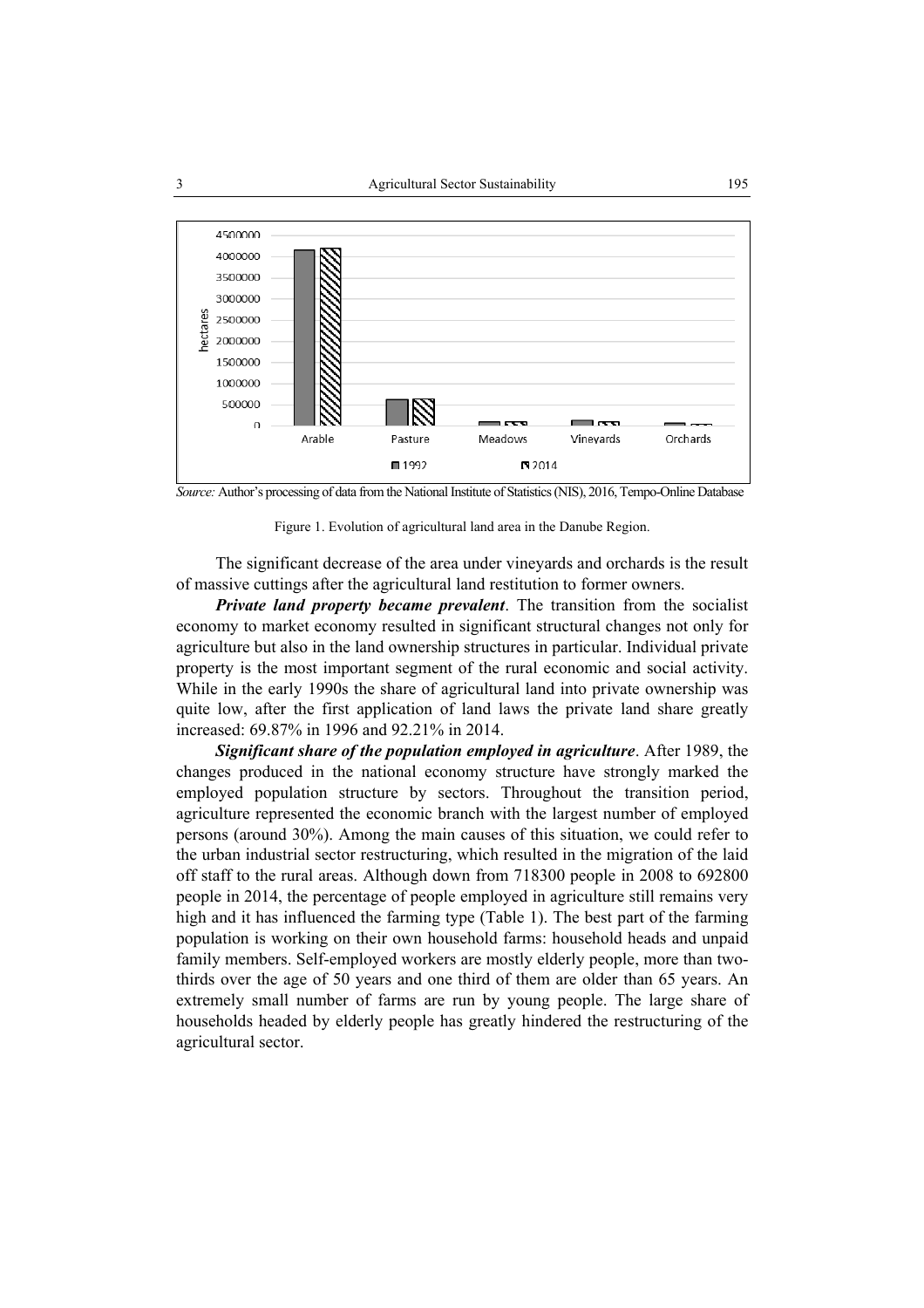|                  | 2008    |         |               | 2014    |         |               |                            |
|------------------|---------|---------|---------------|---------|---------|---------------|----------------------------|
|                  | Total   | Women   |               | Total   | Women   |               | 2014 <sub>vs</sub><br>2008 |
|                  | number  | numbers | $\frac{0}{0}$ | number  | numbers | $\frac{0}{0}$ | $\frac{0}{0}$              |
| Romania          | 2407.40 | 1267.40 | 52.65         | 2304.10 | 1223.80 | 53.11         | 95.71                      |
| Danube<br>Region | 718.30  | 375.70  | 52.30         | 692.80  | 366.20  | 52.86         | 96.45                      |

*Table 1*  Evolution of agricultural employment in the Danube Region

*Source:* Author's processing of NIS data, 2016, Tempo-Online Database

Employment in agriculture features slight feminization, a situation similar to that at national level.

*The crop structure has a strong extensive pattern*. The areas under grains held the largest share throughout the post-socialist period (Fig. 1).

The remaining areas were mainly cultivated with oil crops, vegetables and legumes. The horticultural sector is under strong transformation process: vegetables are provided for the period of the season, but out of season there is a scarcity of vegetables, and imports are required.



*Source:* Author's processing of NIS data, 2016, Tempo-Online Database

Figure 2. Evolution of the cultivated area in the Danube Region.

*Low yields in most crops*. In the period 1992–2014, the average yields for most crops had low and oscillating values, in relation to the existing natural potential (Table 2). This was mainly the result of the strong agricultural land fragmentation, of underinvestment in agriculture, of low use of inputs etc. However, in 2014, an improvement was noticed compared to the earlier years of the post-socialist period.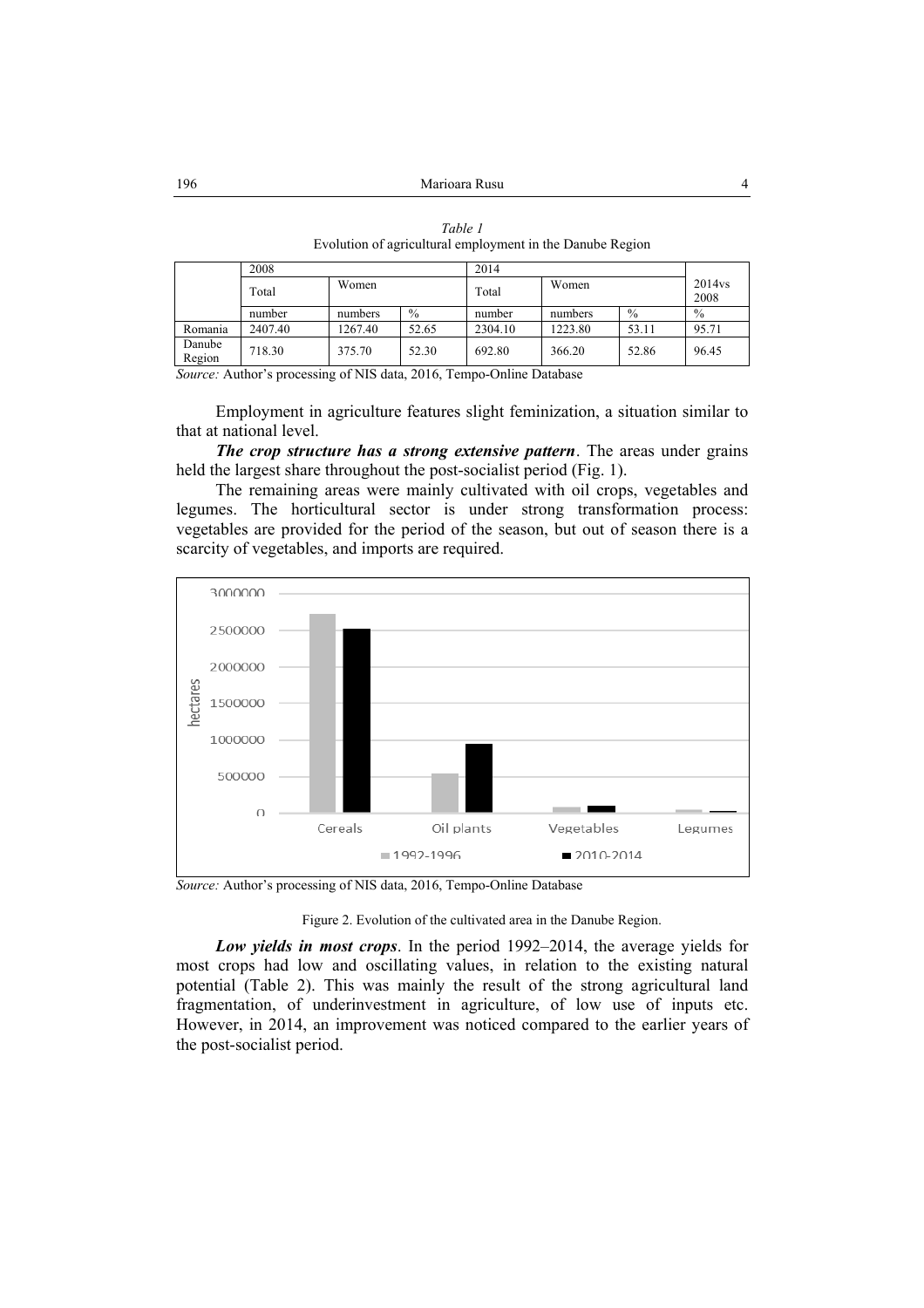*Table 2*  Evolution of average yields per hectare in the main crops in the Danube Region (1992–1996 and 2010–2014 averages)

|                         | Wheat  | Maize | Sunflower | Potatoes | Melons  | Grapes |
|-------------------------|--------|-------|-----------|----------|---------|--------|
| 1992-1996 (kg/ha)       | 2.232  | 2.642 | .172      | 9.715    | 13.515  | 4.589  |
| $2010 - 2014$ (kg/ha)   | 3.179  | 4.106 | .743      | 12.940   | 17.392  | 4.079  |
| Differences             |        |       |           |          |         |        |
| 2010-2014 vs. 1992-1996 | $+497$ | +1464 | $+571$    | $+3225$  | $+3877$ | $-510$ |

 *Source:* Author's processing of NIS data, 2016, Tempo-Online Database

*Underdevelopment accentuation in the livestock sector*. It is well-known that in developed countries, animal husbandry has a prevailing place in agriculture, providing a higher conversion of plant resources. The agricultural policies in the transition period determined the decrease of the livestock sector share in total agricultural production: in 2014 the livestock sector accounted for only 25.41% of total agricultural production.

*Table 3*  Evolution of crop and animal production in the Danube Region

|         |            | 2001       |          | 2014       |            |                 |  |
|---------|------------|------------|----------|------------|------------|-----------------|--|
|         | Crop       | Animal     | Services | Crop       | Animal     | <b>Services</b> |  |
|         | production | production |          | production | production |                 |  |
| Romania | 62.79      | 36.08      | 1.13     | 65.83      | 32.85      | .32             |  |
| The     |            |            |          |            |            |                 |  |
| Danube  | 65.83      | 31.89      | 2.29     | 72.23      | 25.41      | 2.36            |  |
| Region  |            |            |          |            |            |                 |  |

 *Source:* Author's processing of NIS data, 2016, Tempo-Online Database

The underdeveloped animal production was mainly revealed by the significant diminution of livestock herds. These trends seem unnatural, but they have not been produced on a random basis. A combination of factors led to this situation: maintaining the state-owned companies for a long period of time, which generated economic inefficiency; underdeveloped product markets; lack of an institutional structure to protect the interests of livestock farmers for a long period of time etc.

*Sharp drop in the use of agricultural inputs.* The restitution of agricultural land to private owners has severely affected the irrigation and land reclamation systems in the Danube Region. Although the agricultural area equipped with irrigation facilities totalled about 2.6 million hectares (86.51% of total agricultural area equipped with irrigation facilities in Romania), the effectively irrigated area recorded extremely low levels (e.g. 5.30% in 2014).

In the transition period, two main trends in the endowement of agriculture with tractors and machinery could be noticed. On one hand, the number of less complex machinery for the mechanization of agriculture increased: the number of tractors was up by 1930 in the year 2014 compared to 1992. On the other hand, in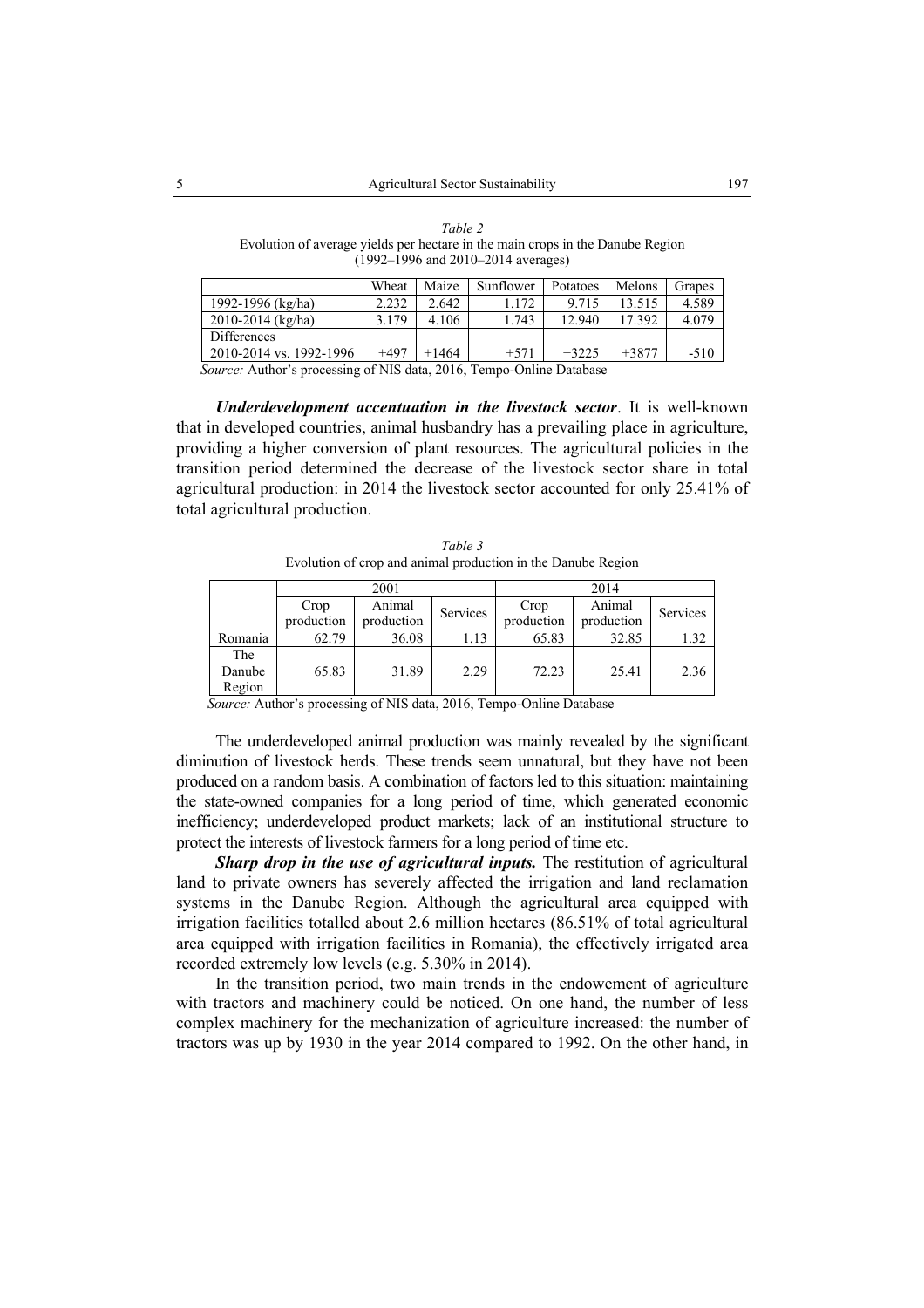| 198 | Marioara Rusu |  |
|-----|---------------|--|
|     |               |  |

the same period, the mechanization of complex works was limited: for instance, the number of fertilizer spreaders and combines decreased (Popescu, 2001).

Among the production factors involved in obtaining high yields, the chemical and organic fertilizers are a priority for maintaining and enhancing soil fertility and increasing crop yields. In the Danube Region, the application of chemical fertilizers is close to the national average, but the manure applied per hectare accounts for only 67%.

*Table 4* 

| $\mu$ une +                                                            |
|------------------------------------------------------------------------|
| Evolution of chemical and organic fertilizers use in the Danube Region |
|                                                                        |

|      |              | Chemical fertilizers |        | Organic fertilizers |                  |       |  |
|------|--------------|----------------------|--------|---------------------|------------------|-------|--|
|      | Area<br>(ha) | Quantity<br>(kg)     | kg/ha  | Area<br>ha)         | Quantity<br>(kg) | kg/ha |  |
| 1992 | 1530920      | 190103               | 124.17 | 78403               | 2127948          | 27142 |  |
| 2014 | 3153935      | 217443               | 68.94  | 88825               | 1216996          | 3701  |  |

*Source:* Author's processing of NIS data, 2016, Tempo-Online Database

In the post-socialist period, the fertilized areas increased, while the applied fertilizer amounts decreased. It is known that the development of modern agriculture implies a significant amount of investments and knowledge, together with the application of scientific research results.

# **5. CONCLUSIONS**

The conclusions arising from the statistical analysis could serve as a basis for decision-makers, who, depending on the specific issues identified, can develop strategies for medium and long-term development at regional level. Agriculture became a predominantly private sector in the region and it is the main economic activity of rural areas in the Danube Region. Therefore, it continues to decisively influence any rural development activity. Although efforts have been made, this sector has largely remained a subsistence sector, characterized by low efficiency and productivity levels. A major obstacle to accelerate the development and modernization of agriculture and the whole agri-food system in Danube Region was the lack of a correlated approach as regards the new land ownership legislation and the farm structure and organization. The measures that targeted the sector were dominated by land ownership reform issues based on the principle of equity, which inevitably led to economic issues (land fragmentation, high percentage of elderly owners, soil production potential degradation, insecurity of property rights etc.).

The main reason for this situation is the extremely low production resource utilization. Production is mainly extensive and it is characterized by large areas cultivated with cereals. Average yields, both in crop production and animal